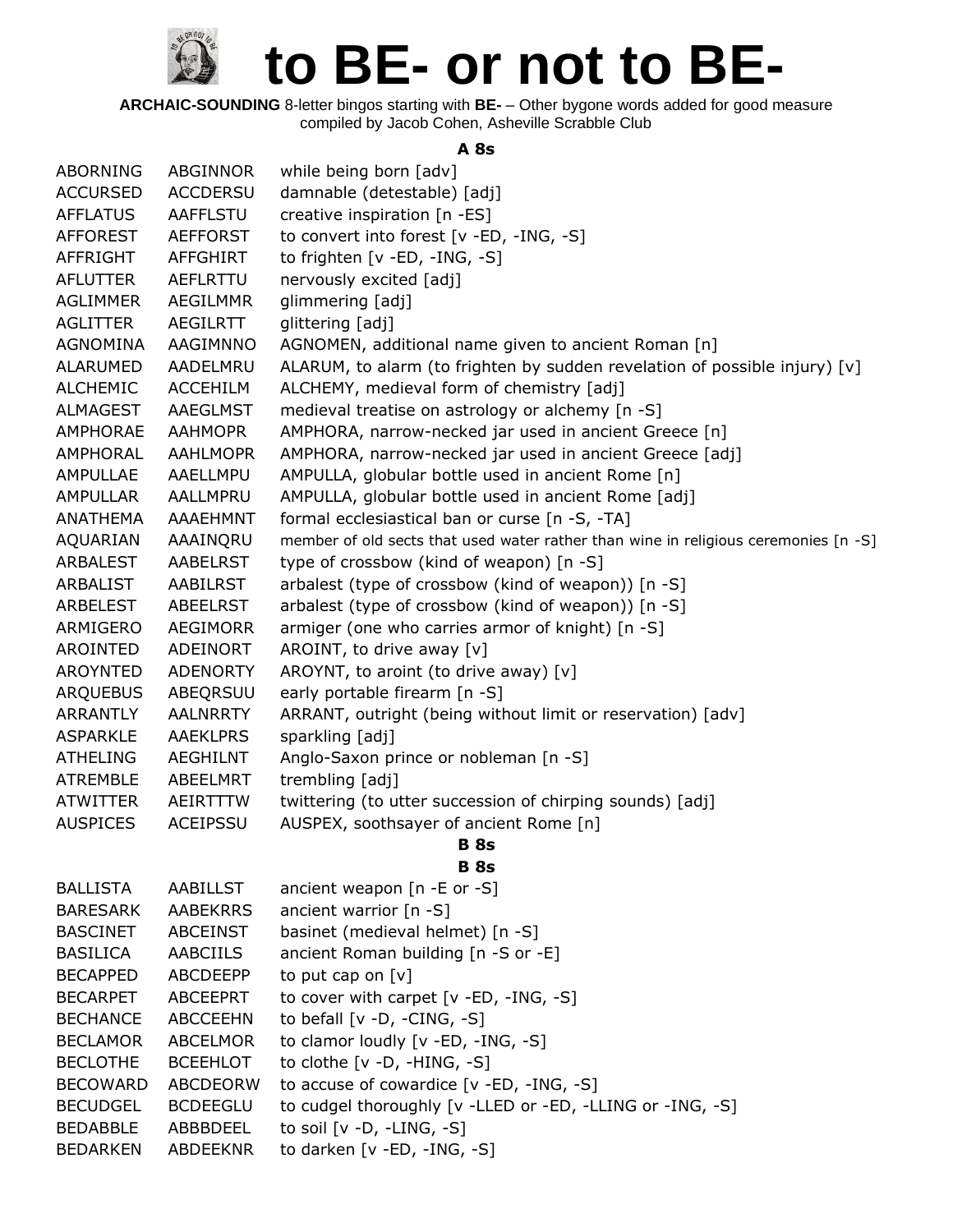| <b>BEDAZZLE</b> | ABDEELZZ        | to confuse $[v -D, -LING, -S]$                            |
|-----------------|-----------------|-----------------------------------------------------------|
| <b>BEDEAFEN</b> | <b>ABDEEEFN</b> | to deafen [v -ED, -ING, -S]                               |
| <b>BEDIAPER</b> | ABDEEIPR        | to ornament with kind of design [v -ED, -ING, -S]         |
| BEDIMMED        | <b>BDDEEIMM</b> | made dimmed [v]                                           |
| BEDIMPLE        | <b>BDEEILMP</b> | to dimple [v -D, -LING, -S]                               |
| BEDOTTED        | <b>BDDEEOTT</b> | covered with dots [adj]                                   |
| <b>BEDRENCH</b> | <b>BCDEEHNR</b> | to drench thoroughly [v -ED, -ING, -S]                    |
| BEDRIVEL        | <b>BDEEILRV</b> | to cover with saliva [v -LLED or -ED, -LLING or -ING, -S] |
| <b>BEFINGER</b> | <b>BEEFGINR</b> | to touch all over [v -ED, -ING, -S]                       |
| <b>BEFLOWER</b> | <b>BEEFLORW</b> | to cover with flowers [v -ED, -ING, -S]                   |
| <b>BEFOGGED</b> | <b>BDEEFGGO</b> | enveloped with fog [v]                                    |
| <b>BEFOULER</b> | <b>BEEFLORU</b> | one that befouls [n -S]                                   |
| BEFRINGE        | <b>BEEFGINR</b> | to border with fringe [v -D, -GING, -S]                   |
| <b>BEFUDDLE</b> | <b>BDDEEFLU</b> | to confuse $[v -D, -LING, -S]$                            |
| BEGEMMED        | <b>BDEEEGMM</b> | to gem (to adorn with precious stones) $[v]$              |
| <b>BEGETTER</b> | <b>BEEEGRTT</b> | one that begets (causes to exists) [n -S]                 |
| BEGIRDLE        | <b>BDEEGILR</b> | to surround [v -D, -LING, -S]                             |
| <b>BEGLAMOR</b> | <b>ABEGLMOR</b> | to dazzle with glamor [v -ED, -ING, -S]                   |
| <b>BEGOTTEN</b> | <b>BEEGNOTT</b> | caused to exist [v]                                       |
| <b>BEGRUDGE</b> | <b>BDEEGGRU</b> | to concede reluctantly [v -D, -GING, -S]                  |
| <b>BEGUILER</b> | <b>BEEGILRU</b> | one that beguiles [n -S]                                  |
| <b>BEHOLDER</b> | <b>BDEEHLOR</b> | one that beholds [n -S]                                   |
| BEJUMBLE        | BBEEJLMU        | to jumble [v -D, -LING, -S]                               |
| <b>BEKISSES</b> | <b>BEEIKSSS</b> | to cover with kisses [v]                                  |
| BEKNIGHT        | <b>BEGHIKNT</b> | to raise to knighthood [v -ED, -ING, -S]                  |
| <b>BELABOUR</b> | ABBELORU        | to belabor [v -ED, -ING, -S]                              |
| BELADIED        | ABDDEEIL        | BELADY, to apply title of lady to [v]                     |
| <b>BELADIES</b> | ABDEEILS        | to apply title of lady to [v]                             |
| BELIQUOR        | BEILOORU        | to soak with liquor [v -ED, -ING, -S]                     |
| <b>BEMADDEN</b> | ABDDEEMN        | to madden $[v - ED, -ING, -S]$                            |
| BEMINGLE        | <b>BEEGILMN</b> | to mix together [v -D, -LING, -S]                         |
| <b>BEMUDDLE</b> | <b>BDDEELMU</b> | to confuse completely [v -D, -LING, -S]                   |
| <b>BEMURMUR</b> | <b>BEMMRRUU</b> | to murmur at [v -ED, -ING, -S]                            |
| <b>BEMUZZLE</b> | <b>BEELMUZZ</b> | to muzzle [v -D, -LING, -S]                               |
| <b>BEPIMPLE</b> | <b>BEEILMPP</b> | to cover with pimples $[v -D, -LING, -S]$                 |
| BERASCAL        | AABCELRS        | to accuse of being rascal [v -ED, -ING, -S]               |
| BERINGED        | <b>BDEEGINR</b> | adorned with rings [adj]                                  |
| <b>BEROUGED</b> | <b>BDEEGORU</b> | obviously or thickly rouged [adj]                         |
| <b>BESCORCH</b> | <b>BCCEHORS</b> | to scorch [v -ED, -ING, -S]                               |
| <b>BESCREEN</b> | <b>BCEEENRS</b> | to screen $[v - ED, -ING, -S]$                            |
| <b>BESETTER</b> | <b>BEEERSTT</b> | one that besets [n -S]                                    |
| <b>BESHADOW</b> | <b>ABDEHOSW</b> | to cast shadow on [v -ED, -ING, -S]                       |
| <b>BESHIVER</b> | <b>BEEHIRSV</b> | to break into small pieces [v -ED, -ING, -S]              |
| <b>BESHROUD</b> | <b>BDEHORSU</b> | to cover $[v - ED, -ING, -S]$                             |
| <b>BESIEGER</b> | <b>BEEEGIRS</b> | one that besieges [n -S]                                  |
| <b>BESLAVED</b> | ABDEELSV        | filled with slaves [adj]                                  |
| <b>BESMOOTH</b> | <b>BEHMOOST</b> | to smooth $[v - ED, -ING, -S]$                            |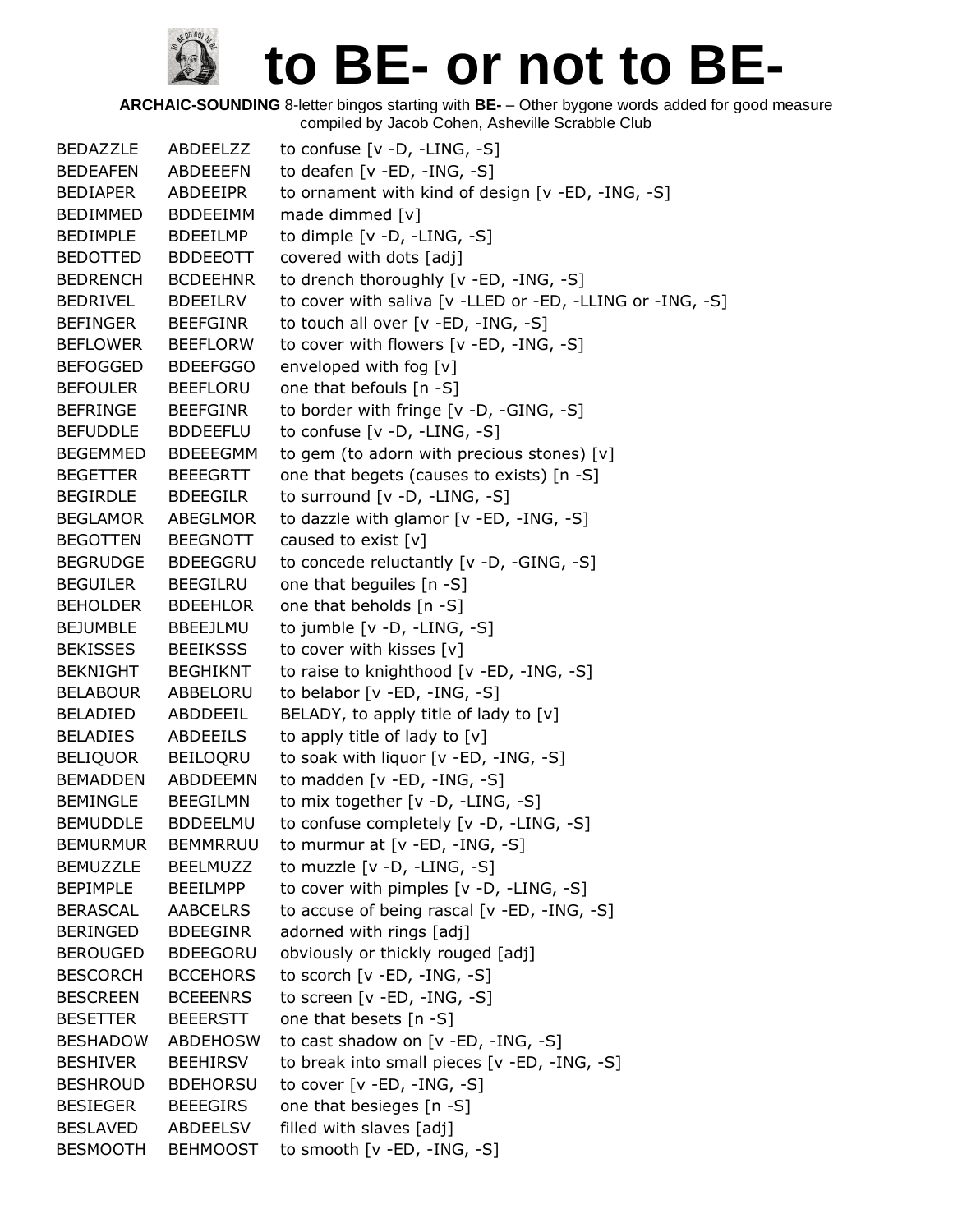| <b>BESMUDGE</b> | <b>BDEEGMSU</b> | to smudge $[v -D, -GING, -S]$                                   |
|-----------------|-----------------|-----------------------------------------------------------------|
| <b>BESOOTHE</b> | <b>BEEHOOST</b> | to soothe $[v -D, -HING, -S]$                                   |
| <b>BESOTTED</b> | <b>BDEEOSTT</b> | stupefied [v]                                                   |
| <b>BESPOUSE</b> | <b>BEEOPSSU</b> | to marry $[v -D, -SING, -S]$                                    |
| <b>BESPREAD</b> | ABDEEPRS        | to spread [v -SPREAD, -ING, -S]                                 |
| <b>BESPRENT</b> | <b>BEENPRST</b> | sprinkled over [adj]                                            |
| <b>BESTRIDE</b> | <b>BDEEIRST</b> | to straddle [v - RODE or - RID, - DDEN, - DING, - S]            |
| <b>BESTROWN</b> | <b>BENORSTW</b> | bestrewed [v]                                                   |
| <b>BESUITED</b> | <b>BDEEISTU</b> | wearing suit [adj]                                              |
| <b>BETATTER</b> | ABEERTTT        | to tatter $[v - ED, -ING, -S]$                                  |
| <b>BEUNCLED</b> | <b>BCDEELNU</b> | having many uncles [adj]                                        |
| <b>BEWAILER</b> | ABEEILRW        | one that bewails [n -S]                                         |
| <b>BEWIGGED</b> | <b>BDEEGGIW</b> | adorned with wig [v]                                            |
| <b>BEWILDER</b> | <b>BDEEILRW</b> | to confuse $[v - ED, -ING, -S]$                                 |
| <b>BEWINGED</b> | <b>BDEEGINW</b> | having wings [adj]                                              |
| <b>BEWRAYER</b> | ABEERRWY        | one that bewrays [n -S]                                         |
| <b>BOMBARDE</b> | <b>ABBDEMOR</b> | medieval shawm [n -S]                                           |
| <b>BOUGHTEN</b> | <b>BEGHNOTU</b> | purchased [adj]                                                 |
| <b>BOURREES</b> | <b>BEEORRSU</b> | BOURREE, old French dance [n]                                   |
| <b>BOYARISM</b> | ABIMORSY        | rule of boyars $[n - S]$                                        |
| <b>BURGRAVE</b> | ABEGRRUV        | German nobleman [n -S]                                          |
|                 |                 | C <sub>8s</sub>                                                 |
| CALENDAL        | <b>AACDELLN</b> | pertaining to calends (first day of Roman month) [adj]          |
| <b>CASTRATO</b> | <b>AACORSTT</b> | singer castrated in boyhood [n -S or -TI]                       |
| <b>CEORLISH</b> | <b>CEHILORS</b> | CEORL, freeman of low birth [adj]                               |
| <b>CESTUSES</b> | <b>CEESSSTU</b> | CESTUS, hand covering for ancient Roman boxers [n]              |
| <b>CHACONNE</b> | <b>ACCEHNNO</b> | ancient dance [n -S]                                            |
| <b>CHAUSSES</b> | <b>ACEHSSSU</b> | medieval armor [n CHAUSSES]                                     |
| <b>CHIVALRY</b> | <b>ACHILRVY</b> | knightly behavior and skill [n -RIES]                           |
| <b>COMETHER</b> | <b>CEEHMORT</b> | affair or matter [n -S]                                         |
| COMITIAL        | ACIILMOT        | COMITIA, public assembly in ancient Rome [adj]                  |
| <b>COMPLEAT</b> | <b>ACELMOPT</b> | to complete (to bring to end) [v -ED, -ING, -S]                 |
| <b>CONVERSO</b> | <b>CENOORSV</b> | Jew who converted to Christianity [n -S]                        |
| <b>COPEMATE</b> | <b>ACEEMOPT</b> | antagonist [n -S]                                               |
| COPPERAH        | <b>ACEHOPPR</b> | copra (dried coconut meat) [n -S]                               |
| <b>COPPERAS</b> | <b>ACEOPPRS</b> | compound used in making inks [n -ES]                            |
| <b>CORODIES</b> | <b>CDEIOORS</b> | CORODY, allowance of food or clothes [n]                        |
| <b>COTHURNI</b> | CHINORTU        | cothurns (buskin worn by ancient Roman actors) [n COTHURNI]     |
| <b>COULDEST</b> | CDELOSTU        | can $[v]$                                                       |
| <b>COURANTE</b> | <b>ACENORTU</b> | old, lively dance [n -S]                                        |
| <b>COURANTO</b> | <b>ACNOORTU</b> | courante (old, lively dance) [n -ES, -S]                        |
| <b>COUTHEST</b> | <b>CEHOSTTU</b> | COUTH, sophisticated [adj]                                      |
| <b>COUTHIER</b> | <b>CEHIORTU</b> | COUTHIE, friendly (inclined to approve, help, or support) [adj] |
| CRUZEIRO        | CEIORRUZ        | former monetary unit of Brazil [n -S]                           |
| <b>CUBICULA</b> | ABCCILUU        | burial chambers [n]                                             |
| <b>CULVERIN</b> | <b>CEILNRUV</b> | medieval musket [n -S]                                          |
| <b>CUNIFORM</b> | CFIMNORU        | wedge-shaped writing characters [n -S]                          |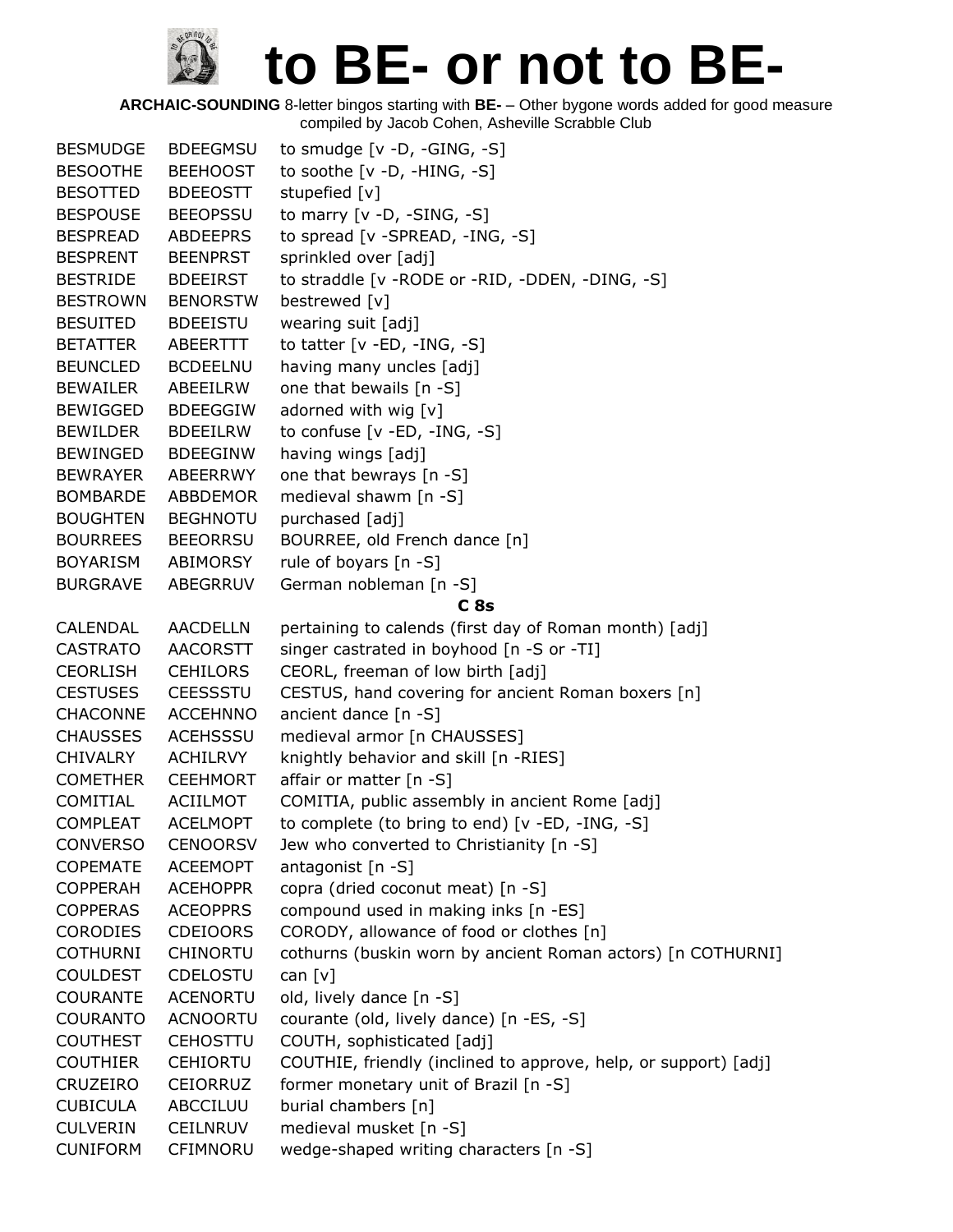**ARCHAIC-SOUNDING** 8-letter bingos starting with **BE-** – Other bygone words added for good measure compiled by Jacob Cohen, Asheville Scrabble Club

#### **D 8s**

| <b>DANEGELD</b> | ADDEEGLN        | annual tax in medieval England [n -S]                              |
|-----------------|-----------------|--------------------------------------------------------------------|
| <b>DANEGELT</b> | ADEEGLNT        | danegeld (annual tax in medieval England) [n -S]                   |
| <b>DAUPHINE</b> | ADEHINPU        | wife of dauphin (eldest son of French king) [n -S]                 |
| <b>DECEMVIR</b> | <b>CDEEIMRV</b> | one of body of ten Roman magistrates [n -S or -I]                  |
| <b>DECENARY</b> | <b>ACDEENRY</b> | tithing, act of levying tithes [n -RIES]                           |
| <b>DECURIES</b> | <b>CDEEIRSU</b> | DECURY, group of ten soldiers in ancient Rome [n]                  |
| <b>DECURION</b> | CDEINORU        | commander of decury (group of ten soldiers in ancient Rome) [n -S] |
| <b>DEMIURGE</b> | <b>DEEGIMRU</b> | magistrate of ancient Greece [n -S]                                |
| <b>DENARIUS</b> | ADEINRSU        | coin of ancient Rome [n -II]                                       |
| <b>DICASTIC</b> | <b>ACCDIIST</b> | DICAST, judge of ancient Athens [adj]                              |
| <b>DIOBOLON</b> | <b>BDILNOOO</b> | diobol (coin of ancient Greece) [n -S]                             |
| <b>DISBOSOM</b> | <b>BDIMOOSS</b> | to confess [v -ED, -ING, -S]                                       |
| <b>DOUZEPER</b> | <b>DEEOPRUZ</b> | one of twelve legendary knights [n -S]                             |
| <b>DRABBING</b> | ABBDGINR        | DRAB, to consort with prostitutes [v]                              |
| <b>DRUIDESS</b> | <b>DDEIRSSU</b> | female druid (one of ancient Celtic order of priests) [n -ES]      |
| <b>DRUIDISM</b> | <b>DDIIMRSU</b> | religious system of druids [n -S]                                  |
| <b>DUECENTO</b> | <b>CDEENOTU</b> | thirteenth century [n -S]                                          |
| <b>DUUMVIRI</b> | <b>DIIMRUUV</b> | DUUMVIR, magistrate of ancient Rome [n]                            |
|                 |                 | E <sub>8s</sub>                                                    |
| <b>ECCLESIA</b> | <b>ACCEEILS</b> | assembly in ancient Greece [n -E]                                  |
| <b>EFTSOONS</b> | <b>EFNOOSST</b> | EFTSOON, soon afterward [adv]                                      |
| <b>EPHORATE</b> | <b>AEEHOPRT</b> | office of ephor (magistrate of ancient Greece) [n -S]              |
| <b>EPOPOEIA</b> | <b>AEEIOOPP</b> | epopee (epic poem) [n -S]                                          |
| <b>EREWHILE</b> | <b>EEEHILRW</b> | some time ago [adv]                                                |
| <b>EUPATRID</b> | ADEIPRTU        | aristocrat of ancient Athens [n -S or -AE]                         |
| <b>EVENTIDE</b> | <b>DEEEINTV</b> | evening (latter part of day and early part of night) [n -S]        |
|                 |                 | F <sub>8s</sub>                                                    |
| <b>FARTHING</b> | <b>AFGHINRT</b> | former British coin [n -S]                                         |
| <b>FEOFFING</b> | <b>EFFFGINO</b> | FEOFF, to grant fief (feudal estate) to [v]                        |
| <b>FERNINST</b> | <b>EFINNRST</b> | near to [prep]                                                     |
| <b>FETIALES</b> | <b>AEEFILST</b> | FETIALIS, fetial (priest of ancient Rome) [n]                      |
| <b>FETIALIS</b> | <b>AEFIILST</b> | fetial (priest of ancient Rome) [n -LES]                           |
| <b>FILLIPED</b> | <b>DEFIILLP</b> | FILLIP, to strike sharply [v]                                      |
| <b>FINNMARK</b> | <b>AFIKMNNR</b> | finmark, former monetary unit of Finland [n -S]                    |
| <b>FLAMINES</b> | <b>AEFILMNS</b> | FLAMEN, priest of ancient Rome [n]                                 |
| <b>FOLKMOOT</b> | <b>FKLMOOOT</b> | general assembly of people in early England [n -S]                 |
| <b>FOLKMOTE</b> | <b>EFKLMOOT</b> | folkmoot general assembly of people in early England) [n -S]       |
| <b>FOREDOOM</b> | <b>DEFMOOOR</b> | to doom in advance [v -ED, -ING, -S]                               |
| <b>FOREFEEL</b> | <b>EEEFFLOR</b> | to have premonition of [v -FELT, -LING, -S]                        |
| <b>FOREFELT</b> | <b>EEEFFLOR</b> | FOREFEEL, to have premonition of [v]                               |
| <b>FOREFEND</b> | <b>DEEFFNOR</b> | to protect $[v - ED, -ING, -S]$                                    |
| <b>FOREKNOW</b> | <b>EFKNOORW</b> | to know in advance [v -NEW, -N, -ING, -S]                          |
| <b>FORENOON</b> | <b>EFNNOOOR</b> | period of daylight before noon [n -S]                              |
| <b>FORETIME</b> | <b>EEFIMORT</b> | past $[n - S]$                                                     |
| <b>FOREWENT</b> | <b>EEFNORTW</b> | went before [v]                                                    |
| <b>FORSOOTH</b> | <b>FHOOORST</b> | in truth [adv]                                                     |
|                 |                 |                                                                    |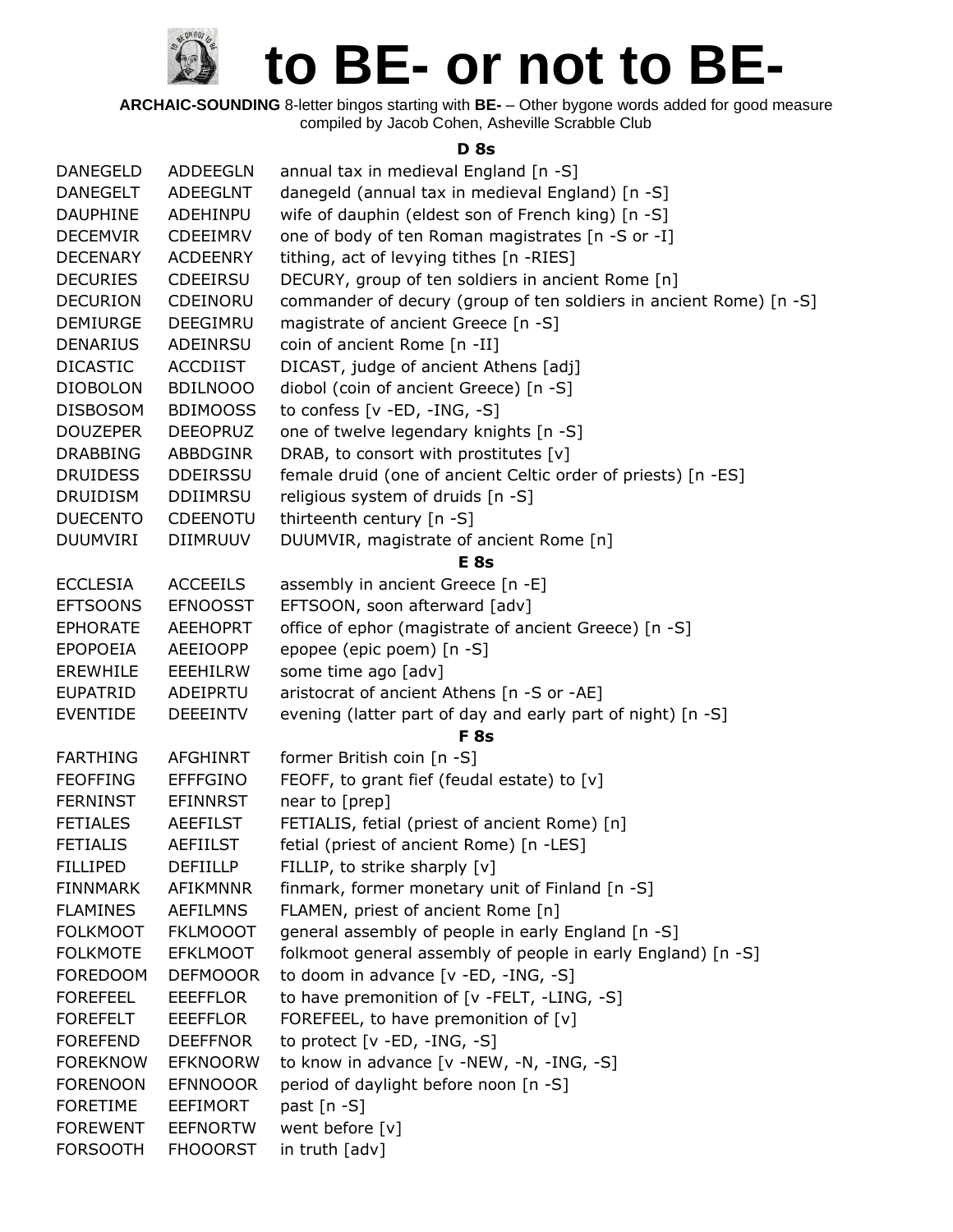| <b>FORSPENT</b> | <b>EFNOPRST</b> | worn out [adj]                                           |
|-----------------|-----------------|----------------------------------------------------------|
| <b>FORSWEAR</b> | <b>AEFORRSW</b> | to deny under oath [v -WORE, -WORN, -ING, -S]            |
| <b>FOUGHTEN</b> | <b>EFGHNOTU</b> | exhausted especially from fighting [adj]                 |
|                 |                 | G <sub>8s</sub>                                          |
| <b>GABELLED</b> | ABDEEGLL        | tax on salt [adj]                                        |
| <b>GADZOOKS</b> | <b>ADGKOOSZ</b> | used as mild oath [interj]                               |
| <b>GAMBESON</b> | <b>ABEGMNOS</b> | medieval coat [n -S]                                     |
| <b>GARDYLOO</b> | ADGLOORY        | used as warning cry [interj]                             |
| <b>GRAMERCY</b> | <b>ACEGMRRY</b> | expression of gratitude [n -CIES]                        |
|                 |                 | <b>H</b> 8s                                              |
| <b>HAEREDES</b> | <b>ADEEEHRS</b> | HAERES, heres (heir) [n]                                 |
| <b>HALIEROV</b> | AEHILORV        | HALIER, former monetary unit of Slovakia [n]             |
| HANDMAID        | AADDHIMN        | female servant (one that serves others) [n -S]           |
| <b>HARUSPEX</b> | <b>AEHPRSUX</b> | soothsayer of ancient Rome [n -PICES]                    |
| <b>HECATOMB</b> | ABCEHMOT        | great sacrifice or slaughter [n -S]                      |
| <b>HELOTAGE</b> | <b>AEEGHLOT</b> | helotism (slavery or serfdom) [n -S]                     |
| <b>HELOTISM</b> | <b>EHILMOST</b> | slavery or serfdom [n -S]                                |
| <b>HEREAWAY</b> | <b>AAEEHRWY</b> | in this vicinity [adv]                                   |
| <b>HEREINTO</b> | <b>EEHINORT</b> | into this place [adv]                                    |
| <b>HEREUNTO</b> | <b>EEHNORTU</b> | to this matter [adv]                                     |
| <b>HEREUPON</b> | <b>EEHNOPRU</b> | immediately following this [adv]                         |
| <b>HEREWITH</b> | <b>EEHHIRTW</b> | along with this [adv]                                    |
| <b>HIPPARCH</b> | <b>ACHHIPPR</b> | cavalry commander in ancient Greece [n -S]               |
| <b>HOPLITIC</b> | <b>CHIILOPT</b> | HOPLITE, foot soldier of ancient Greece [adj]            |
| <b>HOSPITIA</b> | <b>AHIIOPST</b> | places of shelter [n]                                    |
|                 |                 | I8s                                                      |
|                 |                 | J 8s                                                     |
| <b>JONGLEUR</b> | <b>EGJLNORU</b> | minstrel (medieval musician) [n -S]                      |
|                 |                 | K <sub>8s</sub>                                          |
| KAISERIN        | <b>AEIIKNRS</b> | kaiser's wife [n -S]                                     |
| <b>KREUTZER</b> | <b>EEKRRTUZ</b> | former monetary unit of Austria [n -S]                   |
|                 |                 | <b>L</b> 8s                                              |
| <b>LACKADAY</b> | <b>AAACDKLY</b> | used to express regret [interj]                          |
| <b>LECYTHUS</b> | <b>CEHLSTUY</b> | lekythos (oil jar used in ancient Greece) [n -HI]        |
| <b>LEKYTHOI</b> | <b>EHIKLOTY</b> | LEKYTHOS, oil jar used in ancient Greece [n]             |
| <b>LEKYTHOS</b> | <b>EHKLOSTY</b> | oil jar used in ancient Greece [n -OI]                   |
| <b>LEKYTHUS</b> | <b>EHKLSTUY</b> | lekythos (oil jar used in ancient Greece) [n -HI]        |
| <b>LOQUITUR</b> | ILOQRTUU        | he or she speaks [v]                                     |
|                 |                 | <b>M</b> 8s                                              |
| MACCABAW        | AAABCCMW        | maccaboy (type of snuff) [n -S]                          |
| <b>MACCABOY</b> | AABCCMOY        | type of snuff $[n - S]$                                  |
| <b>MACCOBOY</b> | <b>ABCCMOOY</b> | maccaboy (type of snuff) [n -S]                          |
| <b>MAENADES</b> | <b>AADEEMNS</b> | MAENAD, female participant in ancient Greek orgies [n]   |
| MAENADIC        | <b>AACDEIMN</b> | MAENAD, female participant in ancient Greek orgies [adj] |
| <b>MAGDALEN</b> | AADEGLMN        | reformed prostitute [n -S]                               |
| MANGONEL        | <b>AEGLMNNO</b> | medieval military device for hurling stones [n -S]       |
| MARAVEDI        | AADEIMRV        | former coin of Spain [n -S]                              |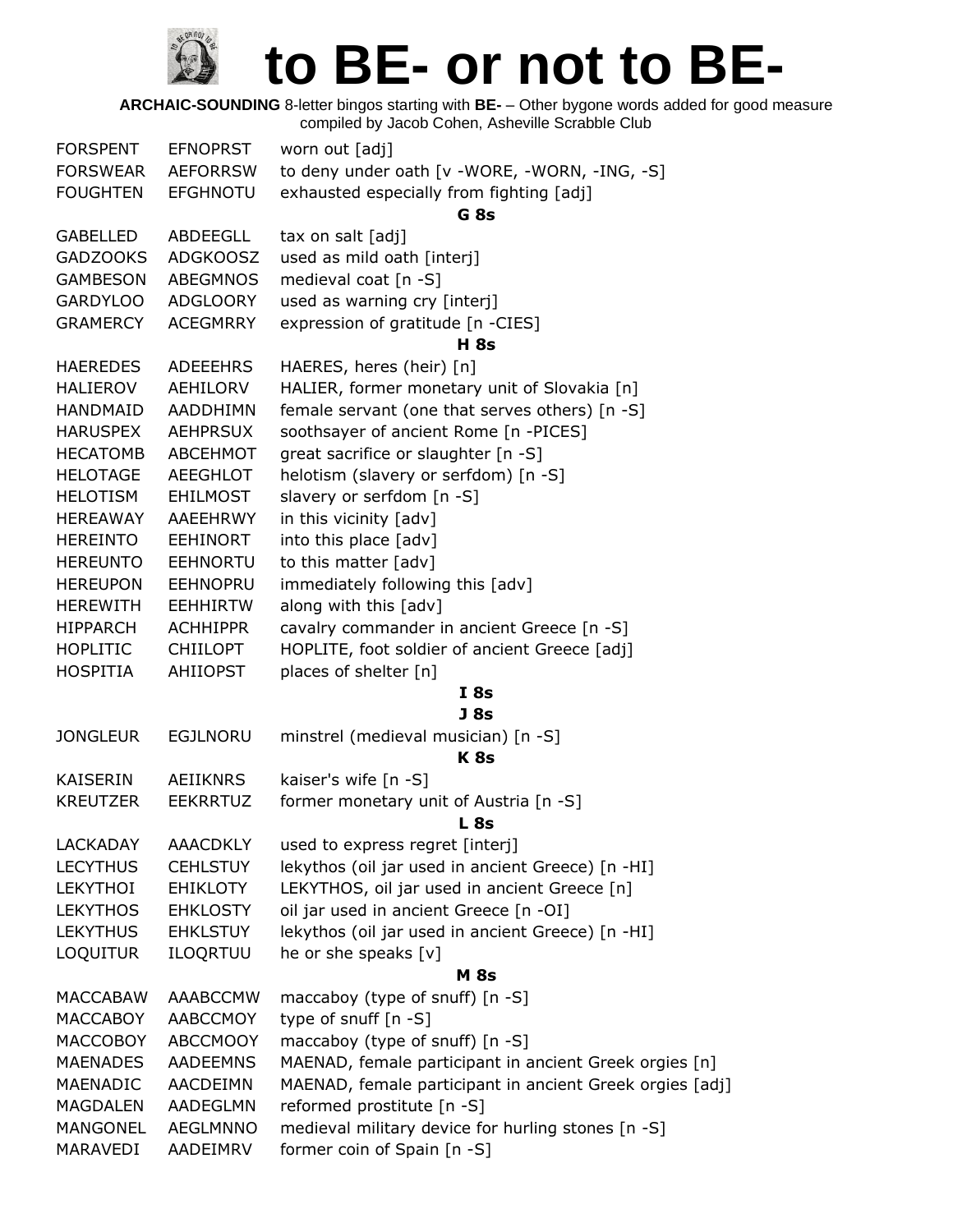| AAEGMRRV        | military governor of medieval German border province [n -S]                                                                                                                       |
|-----------------|-----------------------------------------------------------------------------------------------------------------------------------------------------------------------------------|
| AAEGMRRV        | military governor of medieval German border province [n -S]                                                                                                                       |
| <b>AAABHMST</b> | mastaba (ancient Egyptian tomb) [n -S]                                                                                                                                            |
| ABEHIMMS        | European woman living in colonial India [n -S]                                                                                                                                    |
| <b>DEEEEMMS</b> | it seemed to me [v]                                                                                                                                                               |
| <b>AELMNSTY</b> | type of feudal estate [n -TIES]                                                                                                                                                   |
| <b>EHIKMNST</b> | it seems to me [v]                                                                                                                                                                |
| <b>EIILMMOS</b> | former monetary unit of Chile [n -S]                                                                                                                                              |
| <b>AIILLMRY</b> | ancient Roman milestone [n -RIES]                                                                                                                                                 |
|                 | MISSPELL, to spell (to name or write letters of in order) incorrectly [v]                                                                                                         |
|                 | MURRHA, murra (substance used to make fine vases and cups in ancient Rome) [adj]                                                                                                  |
|                 | <b>N</b> 8s                                                                                                                                                                       |
| <b>AEGHINNT</b> | nothing $[n - S]$                                                                                                                                                                 |
|                 | nevertheless [adv]                                                                                                                                                                |
|                 | coward (one who lacks courage (quality that enables one to face danger fearlessly; spirit)) [n -S]                                                                                |
|                 | traditional Japanese method of spying [n -S]                                                                                                                                      |
|                 | territory of nizam (former sovereign of Inida) [n -S]                                                                                                                             |
|                 | <b>O</b> 8s                                                                                                                                                                       |
| <b>EFIMOSTT</b> | often (frequently (in frequent (occurring again and again) manner)) [adv]                                                                                                         |
|                 | one who writes in ogham (Old Irish alphabet) [n -S]                                                                                                                               |
| <b>ELOPSTTU</b> | OUTSPELL, to surpass in spelling [v]                                                                                                                                              |
|                 | <b>P</b> 8s                                                                                                                                                                       |
| AACDHMOP        | pashadom (rank of pasha) [n -S]                                                                                                                                                   |
| <b>AACCHILP</b> | pashalik (territory of pasha) [n -S]                                                                                                                                              |
| <b>AAELPRST</b> | school for athletics in ancient Greece [n -E, -S]                                                                                                                                 |
| <b>AADHMOPS</b> | rank of pasha $[n - S]$                                                                                                                                                           |
| <b>AACHILPS</b> | pashalik (territory of pasha) [n -S]                                                                                                                                              |
| <b>AAHIKLPS</b> | territory of pasha [n -S]                                                                                                                                                         |
| <b>EELOPPSS</b> | PEPLOS, garment worn by women in ancient Greece [n]                                                                                                                               |
| <b>EELPPSSU</b> | PEPLUS, peplos (garment worn by women in ancient Greece) [n]                                                                                                                      |
| <b>EFINOPTX</b> | ancient Roman priest [n -FICES]                                                                                                                                                   |
| <b>HIOOPRTT</b> | poverty (state of being poor (lacking means of support)) [n -S]                                                                                                                   |
| <b>ACEEFPRT</b> | prefect (ancient Roman official) [n -S]                                                                                                                                           |
| <b>EEMNNOPR</b> | first name of ancient Roman [n -S, -MINA]                                                                                                                                         |
|                 | ancient stringed musical instrument [n -RIES]                                                                                                                                     |
|                 | powerful [adj]                                                                                                                                                                    |
|                 | Q 8s                                                                                                                                                                              |
| AADNQRSU        | ancient Roman coin [n -NTES]                                                                                                                                                      |
| AADGIQRU        | chariot drawn by four horses [n -E]                                                                                                                                               |
|                 | ancient Roman magistrate [n -S]                                                                                                                                                   |
|                 | object used as target in medieval sport [n -S]                                                                                                                                    |
|                 | <b>R</b> 8s                                                                                                                                                                       |
| AEIIIRRT        | ancient Roman gladiators [n RETIARII]                                                                                                                                             |
| <b>ADEHOPRS</b> | reciter of epic poetry in ancient Greece [n -S]                                                                                                                                   |
|                 | <b>S</b> 8s                                                                                                                                                                       |
| <b>AAACIRRS</b> | ancient Roman shrines [n SACRARIA]                                                                                                                                                |
| AAAILRST        | class of salaried persons [n -S]                                                                                                                                                  |
|                 | <b>EILMPSST</b><br>EHIMNRRU<br><b>AEHLNSST</b><br><b>DEGIINNR</b><br><b>IJNNSTUU</b><br>AAEIMNTZ<br><b>AGHIMOST</b><br><b>AELPRSTY</b><br>AINPSSTU<br><b>AEOQRSTU</b><br>AIINNQTU |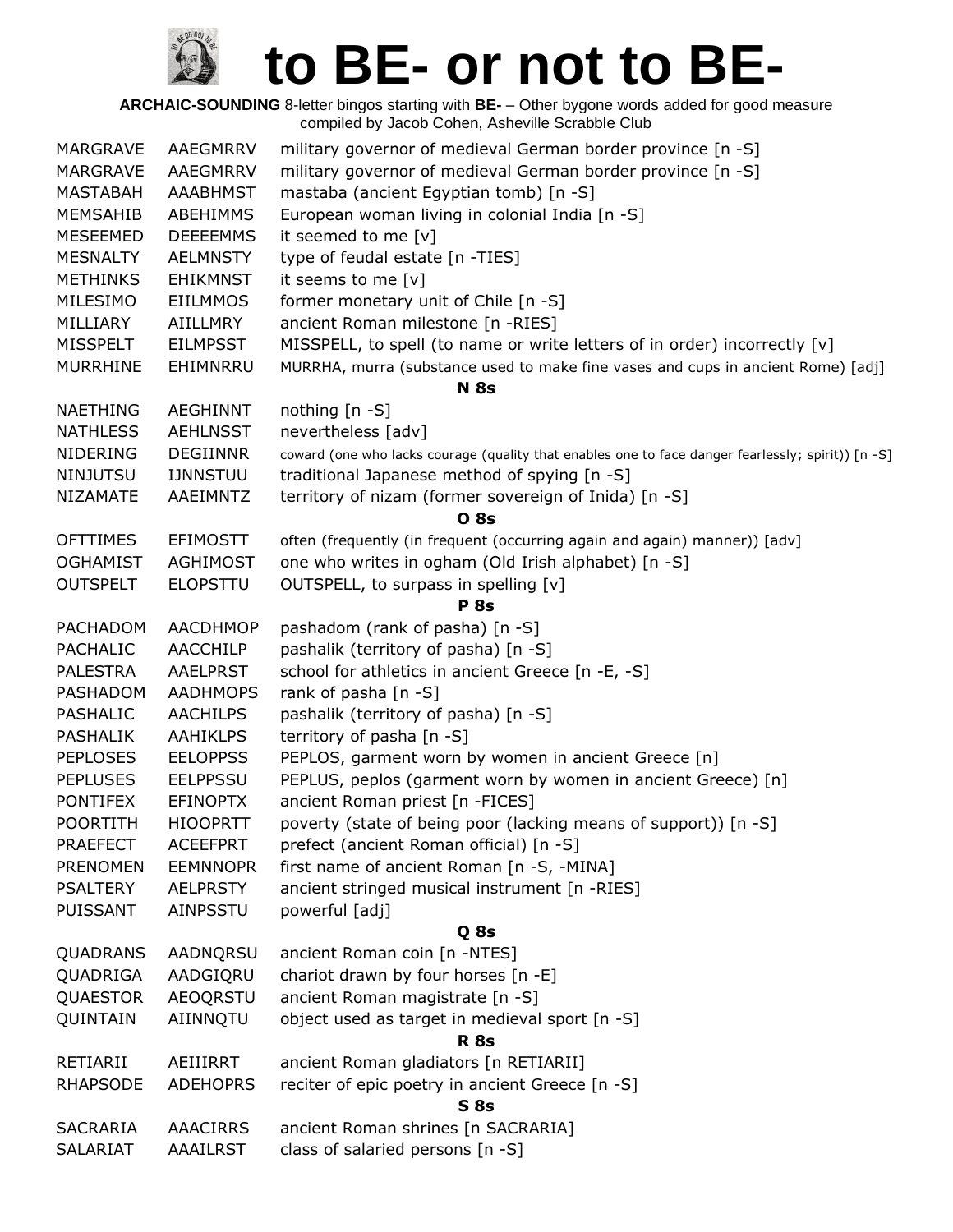| <b>SEIGNEUR</b> | <b>EEGINRSU</b>  | seignior (feudal lord) [n -S]                                               |
|-----------------|------------------|-----------------------------------------------------------------------------|
| <b>SEIGNIOR</b> | <b>EEGIINORS</b> | feudal lord [n -S]                                                          |
| <b>SEIGNORY</b> | EGINORSY         | power of seignior [n -RIES]                                                 |
| <b>SELCOUTH</b> | <b>CEHLOSTU</b>  | unusual [adj]                                                               |
| <b>SENARIUS</b> | <b>AEINRSSU</b>  | Greek or Latin verse consisting of six metrical feet [n -II]                |
| <b>SENNIGHT</b> | <b>EGHINNST</b>  | week (period of seven days) [n -S]                                          |
| <b>SESTERCE</b> | <b>CEEERSST</b>  | coin of ancient Rome [n -S]                                                 |
| <b>SEXTARII</b> | AEIIRSTX         | ancient Roman units of liquid measure [n SEXTARII]                          |
| <b>SHEKALIM</b> | <b>AEHIKLMS</b>  | SHEKEL, ancient unit of weight and money [n]                                |
| <b>SHEKELIM</b> | <b>EEHIKLMS</b>  | SHEKEL, ancient unit of weight and money [n]                                |
| SHEQALIM        | AEHILMQS         | SHEQEL, shekel (ancient unit of weight and money) [n]                       |
| <b>SHILLING</b> | <b>GHIILLNS</b>  | former monetary unit of Great Britain [n -S]                                |
| SHOGUNAL        | <b>AGHLNOSU</b>  | SHOGUN, former military leader of Japan [adj]                               |
| <b>SHOULDST</b> | <b>DHLOSSTU</b>  | SHALL, used as auxiliary to express futurity, inevitability, or command [v] |
| <b>SIMOLEON</b> | <b>EILMNOOS</b>  | dollar, monetary unit of United States [n -S]                               |
| SIMONIAC        | ACIIMNOS         | one who practices simony (buying or selling of church office) [n -S]        |
| <b>SIMONIES</b> | <b>EIIMNOSS</b>  | SIMONY, buying or selling of church office [n]                              |
| <b>SIMONIST</b> | <b>IIMNOSST</b>  | simoniac (one who practices simony) [n -S]                                  |
| <b>SIRVENTE</b> | <b>EEINRSTV</b>  | satirical medieval song or poem [n -S]                                      |
| <b>SITHENCE</b> | <b>CEEHINST</b>  | since (from then until now) [adv]                                           |
| <b>SKLENTED</b> | <b>DEEKLNST</b>  | SKLENT, to slant (to deviate from horizontal or vertical) [v]               |
| SOMEDEAL        | ADEELMOS         | to some degree [adv]                                                        |
| <b>SOMEWAYS</b> | <b>AEMOSSWY</b>  | someway [adv]                                                               |
| <b>SOMEWHEN</b> | <b>EEHMNOSW</b>  | sometime [adv]                                                              |
| SOMEWISE        | <b>EEIMOSSW</b>  | somehow [adv]                                                               |
| SOOTHSAY        | <b>AHOOSSTY</b>  | to predict [v -AID, -ING, -S]                                               |
| <b>SPHINGES</b> | <b>EGHINPSS</b>  | SPHINX, monster in Egyptian mythology [n]                                   |
| <b>SPHINXES</b> | <b>EHINPSSX</b>  | SPHINX, monster in Egyptian mythology [n]                                   |
| <b>SQUIREEN</b> | EEINQRSU         | owner of small estate [n -S]                                                |
| <b>SQUIRELY</b> | <b>EILQRSUY</b>  | of or befitting squire [adj]                                                |
| SQUIRING        | GIINQRSU         | SQUIRE, to serve as squire (escort) [v]                                     |
| <b>SQUIRISH</b> | <b>HIIQRSSU</b>  | of, resembling, or befitting squire [adj]                                   |
| <b>STASIMON</b> | <b>AIMNOSST</b>  | choral ode in ancient Greek drama [n -MA]                                   |
| <b>STEDFAST</b> | <b>ADEFSSTT</b>  | staunch (firm and dependable) [adj]                                         |
| <b>STEMMATA</b> | AAEMMSTT         | STEMMA, scroll recording genealogy of family in ancient Rome [n]            |
| <b>STINKPOT</b> | <b>IKNOPSTT</b>  | jar containing foul-smelling combustibles formerly used in warfare [n -S]   |
| <b>STOTINOV</b> | <b>INOOSTTV</b>  | stotin, former monetary unit of Slovenia [n]                                |
| <b>STROPHIC</b> | <b>CHIOPRST</b>  | STROPHE, part of ancient Greek choral ode [adj]                             |
| <b>STYLITIC</b> | <b>CIILSTTY</b>  | STYLITE, early Christian ascetic [adj]                                      |
| <b>SUZERAIN</b> | <b>AEINRSUZ</b>  | feudal lord [n -S]                                                          |
| <b>SVARAJES</b> | AAEJRSSV         | SVARAJ, swaraj (self-government in British India) [n]                       |
| <b>SWARAJES</b> | AAEJRSSW         | SWARAJ, self-government in British India [n]                                |
|                 |                  | <b>T</b> 8s                                                                 |
| <b>TEOCALLI</b> | <b>ACEILLOT</b>  | Aztec temple [n -S]                                                         |
| THRALDOM        | ADHLMORT         | servitude [n -S]                                                            |
| THRALLED        | ADEHLLRT         | THRALL, to enslave (to make slave of) [v]                                   |
| <b>THRAWART</b> | AAHRRTTW         | stubborn (unyielding (not yielding (yield))) [adj]                          |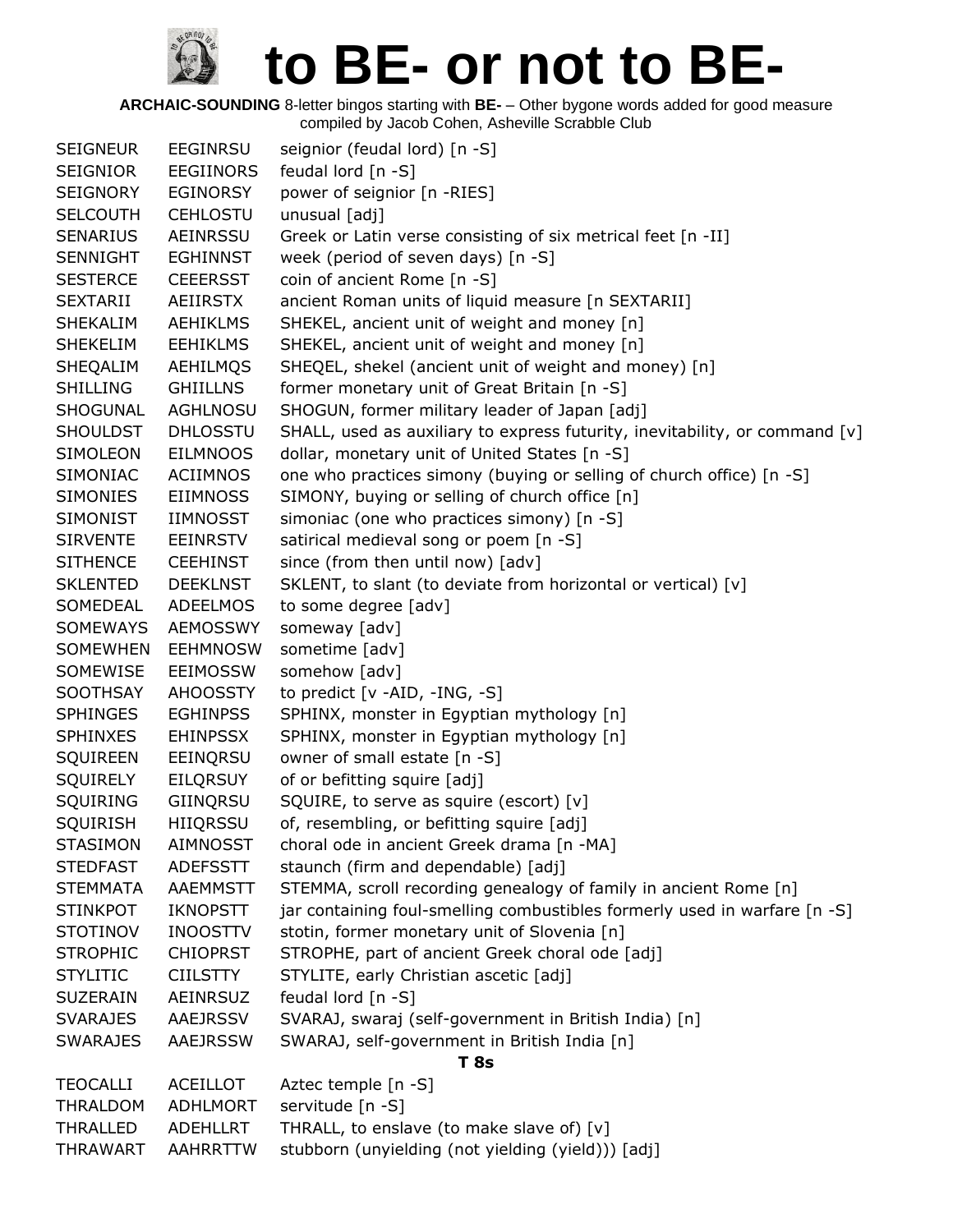| <b>THWARTLY</b> | <b>AHLRTTWY</b> | athwart (from side to side) [adv]                                               |
|-----------------|-----------------|---------------------------------------------------------------------------------|
| <b>TOLARJEV</b> | AEJLORTV        | TOLAR, former monetary unit of Slovenia [n]                                     |
| <b>TRADITOR</b> | ADIORRTT        | traitor among early Christians [n -RIES]                                        |
| <b>TRIENTES</b> | <b>EEINRSTT</b> | TRIENS, coin of ancient Rome [n]                                                |
| <b>TRIPTYCA</b> | <b>ACIPRTTY</b> | triptych (ancient writing tablet) [n -S]                                        |
| <b>TRIPTYCH</b> | <b>CHIPRTTY</b> | ancient writing tablet [n -S]                                                   |
| TRIUMVIR        | <b>IIMRRTUV</b> | one of ruling body of three in ancient Rome [n -S or -I]                        |
| <b>TROUVERE</b> | <b>EEORRTUV</b> | medieval poet [n -S]                                                            |
| <b>TROUVEUR</b> | <b>EORRTUUV</b> | trouvere (medieval poet) [n -S]                                                 |
|                 |                 | <b>U</b> 8s                                                                     |
| <b>UNBITTED</b> | <b>BDEINTTU</b> | not bitted (to seize with teeth) [adj]                                          |
| <b>UNBONNET</b> | <b>BENNOSTU</b> | to uncover head [v -ED, -ING, -S]                                               |
| <b>UNBREECH</b> | <b>BCEEHNRU</b> | to remove breeches of [v -ED, -ING, -ES]                                        |
| <b>UNCHURCH</b> | <b>CCHHNRUU</b> | to expel from church [v -ED, -ING, -S]                                          |
| <b>UNCOFFIN</b> | <b>CFFINNOU</b> | to remove from coffin [v -ED, -ING, -S]                                         |
| <b>UNCOMELY</b> | <b>CELMNOUY</b> | not comely (pleasing to look at) [adj]                                          |
| <b>UNFORGOT</b> | <b>FGNOORTU</b> | not forgotten [adj]                                                             |
| <b>UNGRACED</b> | <b>ACDEGNRU</b> | not graced (to give beauty to) [adj]                                            |
| UNHAIRED        | ADEHINRU        | UNHAIR, to remove hair from $[v]$                                               |
| <b>UNHAIRER</b> | AEHINRRU        | one that unhairs (to remove hair from) [n -S]                                   |
| <b>UNHALLOW</b> | AHLLNOUW        | to profane (to treat with irreverence or abuse [v -ED, -ING, -S]                |
| UNHANDED        | ADDEHNNU        | UNHAND, to remove hand from [v]                                                 |
| <b>UNHATTED</b> | <b>ADEHNTTU</b> | UNHAT, to remove one's hat [v]                                                  |
| <b>UNHELMED</b> | DEEHLMNU        | UNHELM, to remove helmet of [v]                                                 |
| <b>UNHOODED</b> | <b>DDEHNOOU</b> | UNHOOD, to remove hood from [v]                                                 |
| <b>UNKENNED</b> | <b>DEEKNNNU</b> | not known or recognized [adj]                                                   |
| UNLEARNT        | <b>EALNNRTU</b> | UNLEARN, to put out of one's knowledge or memory [v]                            |
| <b>UNLETTED</b> | <b>DEELNTTU</b> | not letted (to hinder (to impede)) [adj]                                        |
| <b>UNMEETLY</b> | <b>EELMNTUY</b> | UNMEET, improper (not proper (suitable (appropriate))) [adv]                    |
| <b>UNMEWING</b> | EGIMNNUW        | UNMEW, to set free [v]                                                          |
| <b>UNREASON</b> | <b>AENNORSU</b> | to disrupt sanity of [v -ED, -ING, -S]                                          |
| UNRIDDLE        | <b>DDEILNRU</b> | to solve $[v -D, -LING, -S]$                                                    |
| <b>UNSICKER</b> | <b>CEIKNRSU</b> | unreliable (not reliable) [adj]                                                 |
| <b>UNSPOILT</b> | <b>ILNOPSTU</b> | not spoilt (to impair value or quality of) [adj]                                |
| <b>UNSWATHE</b> | <b>AEHNSTUW</b> | to unbind (to free from bindings) [v -D, -HING, -S]                             |
| <b>UNTENTED</b> | <b>DEENNTTU</b> | not probed or attended to [adj]                                                 |
| <b>UNTHRONE</b> | <b>EHNNORTU</b> | to remove from throne (v -D, -NING, -S]                                         |
| <b>UNWEIGHT</b> | <b>EGHINTUW</b> | to reduce weight of [v -S, -ING, -ED]                                           |
| <b>UNWIFELY</b> | EFILNUWY        | not wifely (of or befitting wife [adj]                                          |
| <b>UNWISDOM</b> | <b>DIMNOSUW</b> | lack of wisdom [n -S]                                                           |
| UNWITTED        | <b>DEINTTUW</b> | UNWIT, to make insane [v]                                                       |
| <b>UNWONTED</b> | <b>DENNOTUW</b> | unusual (not usual) [adj]                                                       |
| <b>UNYEANED</b> | ADEENNUY        | unborn (not born (having particular qualities from birth)) [adj]                |
| <b>UNYOKING</b> | <b>GIKNNOUY</b> | UNYOKE, to free from yoke (wooden frame for joining together draft animals) [v] |
| <b>URAEUSES</b> | AEERSSUU        | URAEUS, figure of sacred serpent on headdress of ancient Egyptian rulers [n]    |
|                 |                 | <b>V</b> 8s                                                                     |
| <b>VAVASOUR</b> | AAORSUVV        | vavasor (high-ranking vassal) [n -S]                                            |